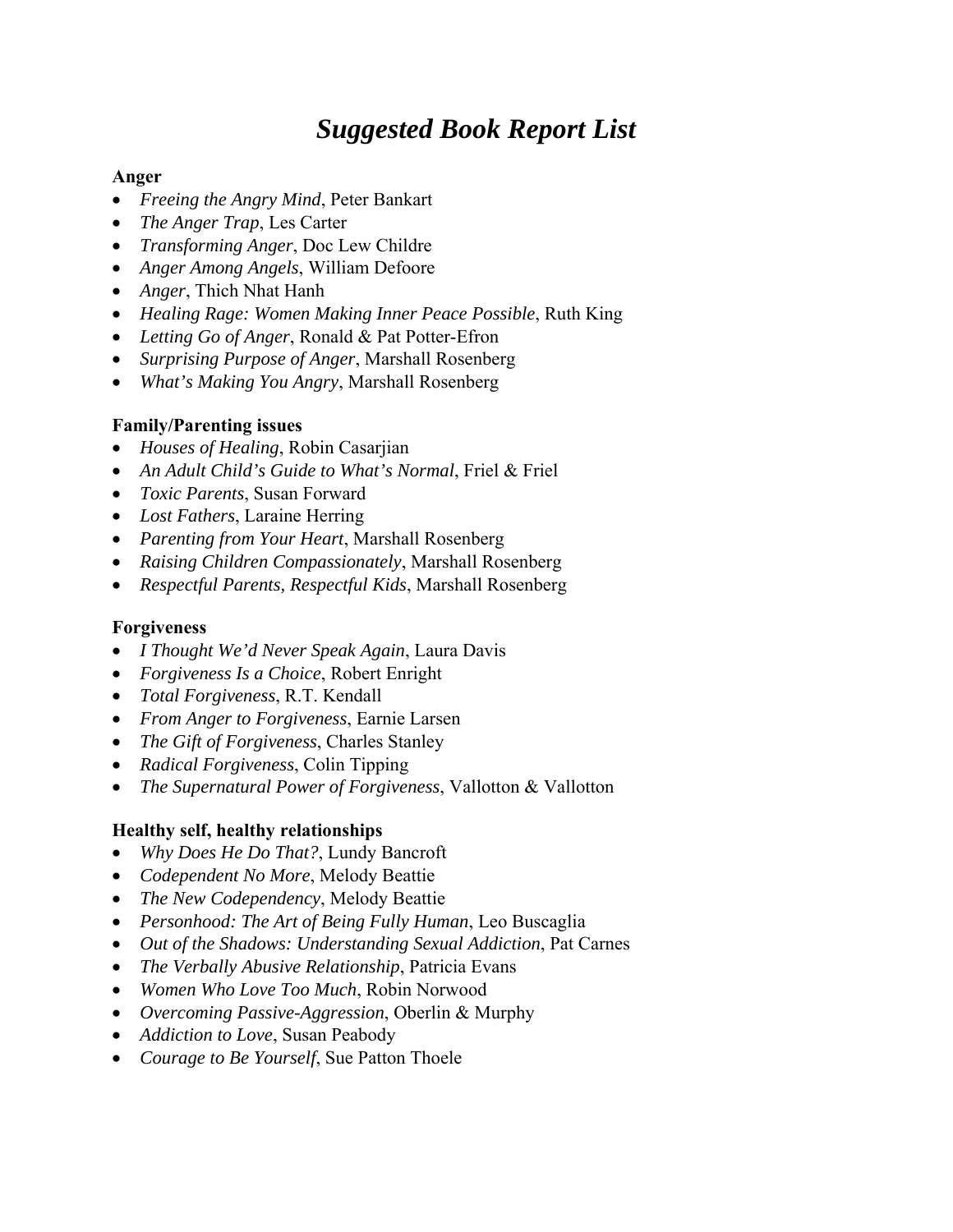#### **Mindfulness**

- *Peace Is Every Step*, Thich Nhat Hanh
- *The Miracle of Mindfulness*, Thich Nhat Hanh
- *The Heart of the Buddha's Teaching*, Thich Nhat Hanh
- *You Are Here*, Thich Nhat Hanh
- *Reconciliation*, Thich Nhat Hanh
- *Be Free Where You Are*, Thich Nhat Hanh
- *Being Peace*, Thich Nhat Hanh
- *Taming the Tiger Within*, Thich Nhat Hanh
- *Autobiography of a Yogi*, Paramahansa Yogananda
- *Spiritual Counsel*, Paramahansa Yogananda
- *Talks and Essays*, Paramahansa Yogananda
- *Inner Peace*, Paramahansa Yogananda
- *Living Fearlessly*, Paramahansa Yogananda
- *Where There Is Light*, Paramahansa Yogananda

#### **Nonviolent communication**

- *Nonviolent Communication*, Marshall Rosenberg
- *Being Genuine*, Marshall Rosenberg
- *Being Me, Loving You*, Marshall Rosenberg
- *Connecting Across Differences*, Marshall Rosenberg
- *Getting Past the Pain Between Us*, Marshall Rosenberg
- *Graduating from Guilt*, Marshall Rosenberg
- *Model for Nonviolent Communication*, Marshall Rosenberg
- *Peaceful Living*, Marshall Rosenberg
- *Speak Peace in a World of Conflict*, Marshall Rosenberg
- *Urban Empathy*, Marshall Rosenberg
- *We Can Work It Out*, Marshall Rosenberg

#### **Sexual/Gendered violence**

- *Courage to Heal: Women Survivors of Sexual Abuse*, Ellen Bass
- *Male Brain: A Breakthrough Understanding of How Men & Boys Think*, Louann Brizendine
- *Men Who Rape*, Nicholas Groth
- *Healing Violent Men: A Model for Christian Communities*, David Livingston
- *Understanding Sexual Violence*, Diana Scully

#### **Substance abuse**

- *Staying Sober*, Terence Gorski et al
- *Understanding the 12 Steps*, Terence Gorski et al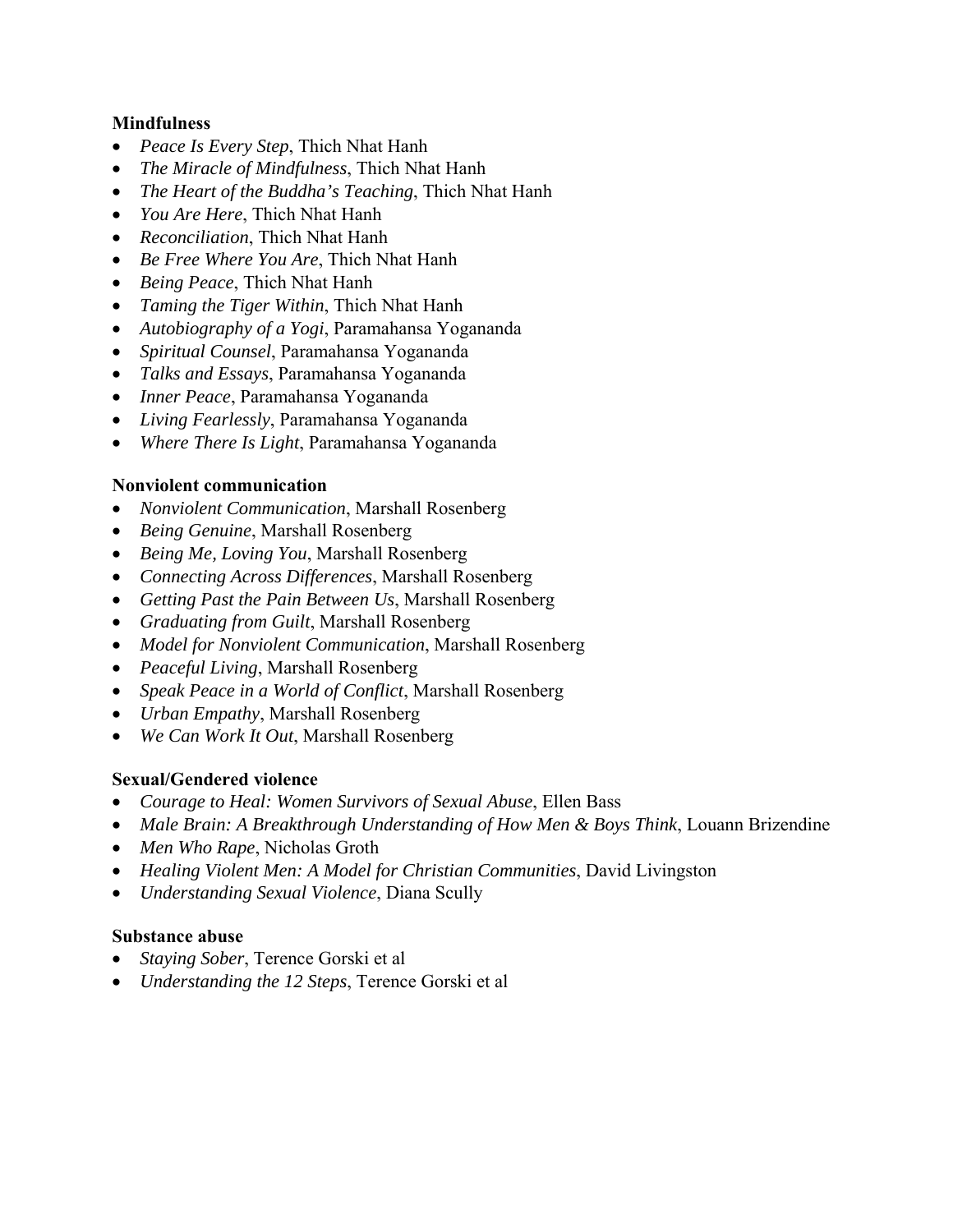#### **Some Options for Self-Study: Correspondence Courses and Books**

We cannot personally recommend any of these courses and books, but they are some general suggestions from ex-lifers and from a psychologist who works with prisoners. It is a place you can start – especially if there are no in-person programs available to you – but please DO NOT LIMIT YOURSELF TO THIS LIST. Some of the books and courses might work for you, others might not. It's up to you to find what works for your journey.

#### Correspondence Courses

• 12 Step Programs: Alcoholics Anonymous (AA), Narcotics Anonymous (NA), and Criminal and Gang Members Anonymous (CGA) are often offered in-person. If they're not available in person, it's possible to start (or continue) the program via mail. For AA, you can write to: General Service Office, Box 459, Grand Central Station, New York, New York 10163

• Alternatives to Violence (AVP): AVP is offered as an in-person workshop in many California prisons. If the in-person workshop is not available, there is a workbook that you can do and a correspondence course may be possible.

• Creative Options: This is a correspondence course that that offers lessons on parenting, 12- Step Programs, anger management, adult children of alcoholics, and journals for healing. Write to: Creative Options, PO Box 808, Lyons, OR 97358.

• Getting Out by Going In (GOGI): A positive prison culture created by prisoners for prisoners. Some prisons have in-person groups, and there are also correspondence courses in anger management, insight development and others. Write to: Getting Out by Going In (GOGI), PO Box 88969, Los Angeles, CA 90009.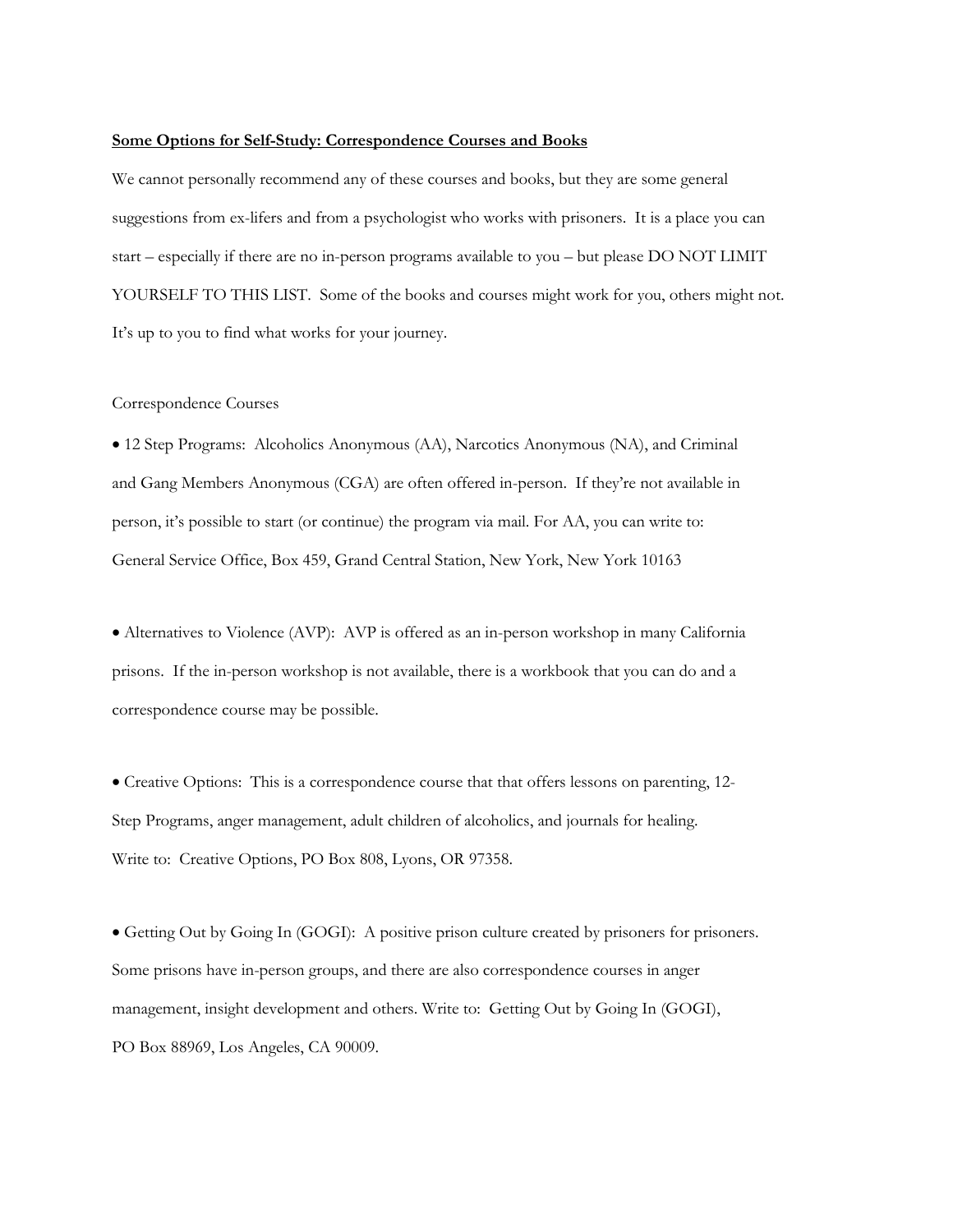• Houses of Healing: An emotional literacy program that offers guidance in understanding causative factors, taking responsibility, and changing patterns of violence and addiction. Some prisons have in-person groups, and correspondence options might be available. Write to: The Lionheart Foundation, PO Box 170115, Boston, MA 02117.

• PREP: Partnership for Re-entry Program: This is a program run for inmates in California by Sister Mary Sean Hodges. Many of the volunteers who help run the program are ex-lifers. The program includes correspondence courses on many different topics, like Life Skills, Setting Goals, Overcoming Disappointment, and Anger Management. You can also take a special module on "Insight" that includes mock parole hearings. For more information or to start, write to: Prep/Turning Point: P.O. Box 77850; Los Angeles, CA 90007.